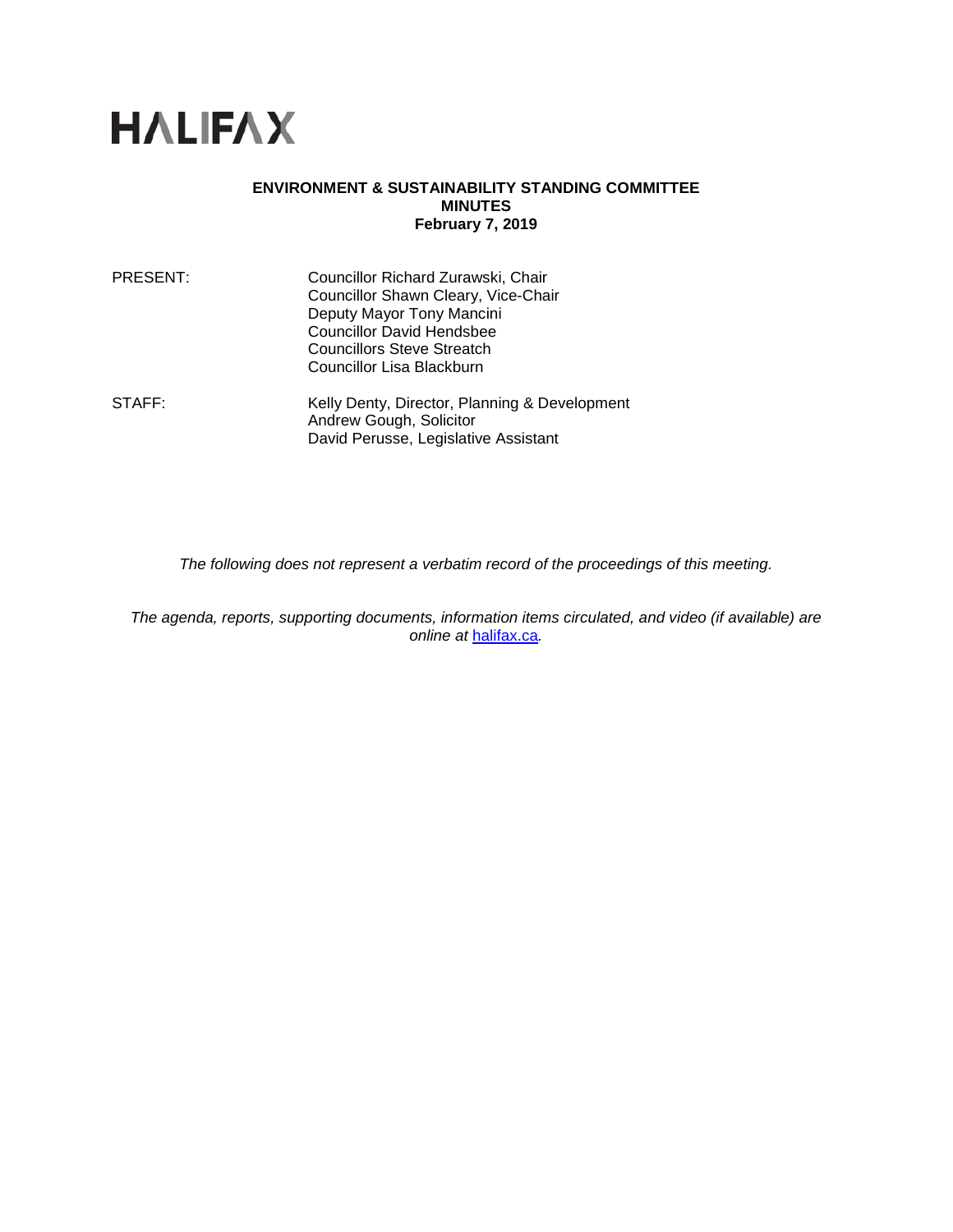*The meeting was called to order at 1:01 p.m. The Standing Committee moved In Camera (In Private) at 1:54 p.m. and reconvened in public session at 2:04 p.m. The Standing Committee adjourned at 2:05 p.m.*

# **1. CALL TO ORDER**

The Chair called the meeting to order at 1:01 p.m.

## **2. APPROVAL OF MINUTES – January 10, 2019**

MOVED by Deputy Mayor Mancini, seconded by Councillor Blackburn

## **THAT the minutes of January 10, 2019 be approved as presented.**

## **MOTION PUT AND PASSED.**

## **3. APPROVAL OF THE ORDER OF BUSINESS AND APPROVAL OF ADDITIONS AND DELETIONS**

MOVED by Councillor Blackburn, seconded by Councillor Hendsbee

**THAT the agenda be approved as presented.**

## **MOTION PUT AND PASSED.**

- **4. BUSINESS ARISING OUT OF THE MINUTES - NONE**
- **5. CALL FOR DECLARATION OF CONFLICT OF INTERESTS - NONE**
- **6. MOTIONS OF RECONSIDERATION – NONE**
- **7. MOTIONS OF RESCISSION – NONE**
- **8. CONSIDERATION OF DEFERRED BUSINESS - NONE**
- **9. NOTICES OF TABLED MATTERS – NONE**

## **10. CORRESPONDENCE, PETITIONS & DELEGATIONS**

## **10.1 Correspondence**

The Legislative Assistant noted that the Municipal Clerk's Office received correspondence from Angela Riley, dated February 5, 2019, which was circulated to members of the Standing Committee.

## **10.2 Petitions - None**

## **10.3 Presentations**

## **10.3.1 Environmental Impact of Offshore Drilling -** *Lilian Barraclough, iMatter Halifax*

The following was before the Standing Committee:

• A presentation request dated January 15, 2019

Councillor Streatch joined the meeting at 1:06 p.m.

Lilian Barraclough, iMatter Halifax, and Chelsea Fougere, Campaign to Protect Offshore Nova Scotia, provided the Standing Committee with a presentation on the environmental risks and impact of offshore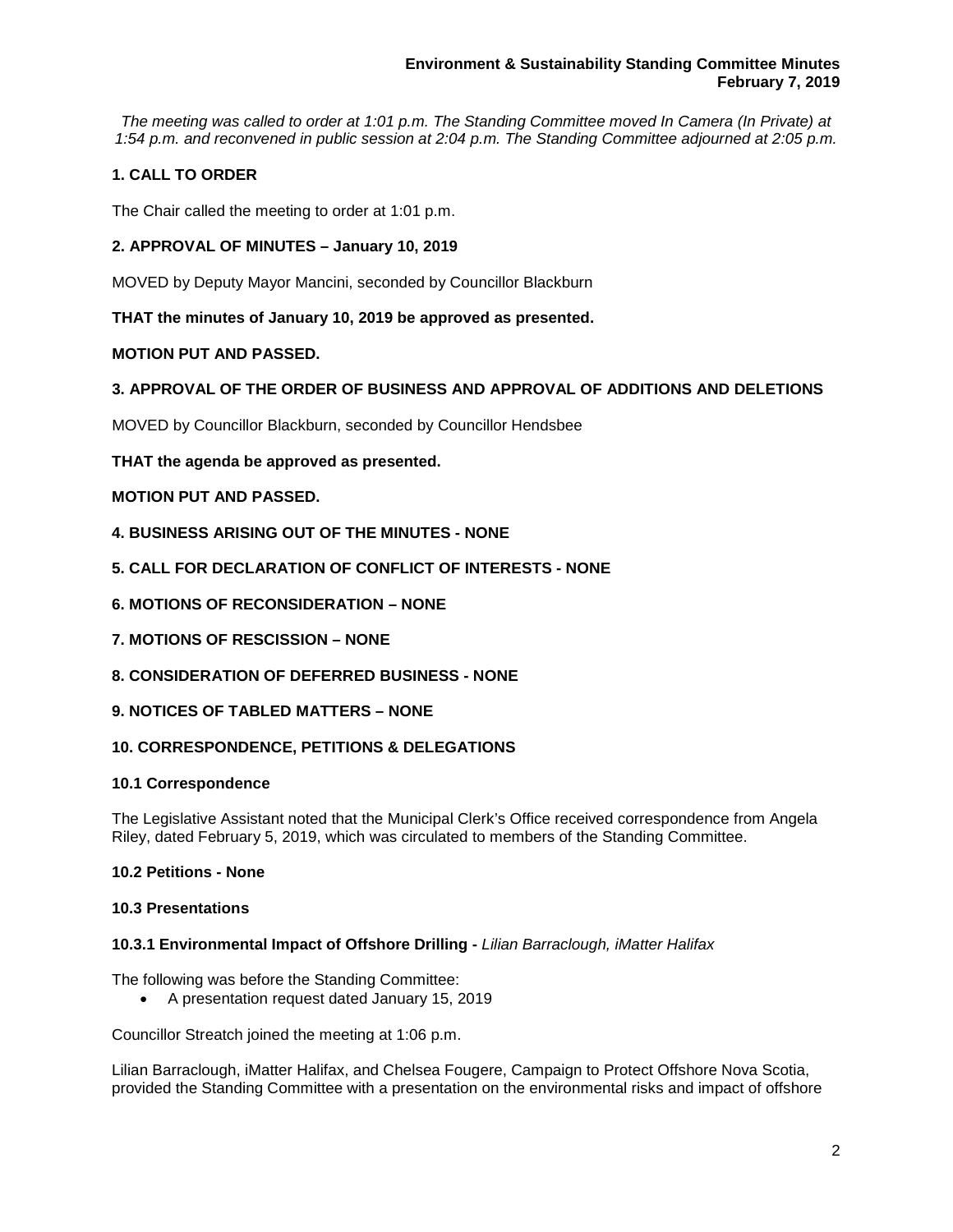drilling. The presenters additionally requested that the Stand Committee consider a motion calling for a public inquiry and moratorium on offshore drilling in Nova Scotia.

Speaking from the Chair, Councillor Zurawski noted that a similar motion had come before Regional Council in October of 2018, which was defeated. The main concern cited at that time was that offshore drilling is outside the governance of the Municipality. While the Standing Committee acknowledge the important environmental concerns surrounding this issue, members suggested that the efforts of the Standing Committee would be more effectively directed towards environmental issues which the Municipality does have jurisdiction over.

The Chair thanked Barraclough and Fougere for the presentation, and encouraged them to continue their work in advancing the public discourse on this issue.

## **11. INFORMATION ITEMS BROUGHT FORWARD - NONE**

### **12. REPORTS 12.1 STAFF - NONE**

### **12.2 MEMBERS OF STANDING COMMITTEE**

### **12.2.1 Deputy Mayor Mancini - Pet Waste Recycling**

The following was before the Standing Committee:

• A request for consideration form dated February 7, 2019

MOVED by Deputy Mayor Mancini, seconded by Councillor Blackburn

#### **THAT the Environment and Sustainability Standing Committee request a staff report on options for disposal of pet waste.**

Speaking to the motion, Deputy Mayor Mancini noted that this matter arose out of discussions with residents following the Standing Committee's discussion and recommendation on the Single-use Item Reduction Strategy. Mancini suggested the following amendment:

#### **THAT the motion be amended to add the following at the end of the motion: "…with the staff report to include an examination of green bins as pet waste disposal receptacles."**

The motion was considered friendly by the Standing Committee.

The motion before the Standing Committee was as follows:

MOVED by Deputy Mayor Mancini, seconded by Councillor Blackburn

#### **THAT the Environment and Sustainability Standing Committee request a staff report on options for disposal of pet waste, with the staff report to include an examination of green bins as pet waste disposal receptacles.**

Responding to questions from members of the Standing Committee, Mancini clarified that rather than only dog waste, the scope of the requested report would consider all pet waste.

#### **MOTION PUT AND PASSED AS AMENDED.**

### **12.3 BOARDS AND COMMITTEES - NONE**

#### **13. MOTIONS – NONE**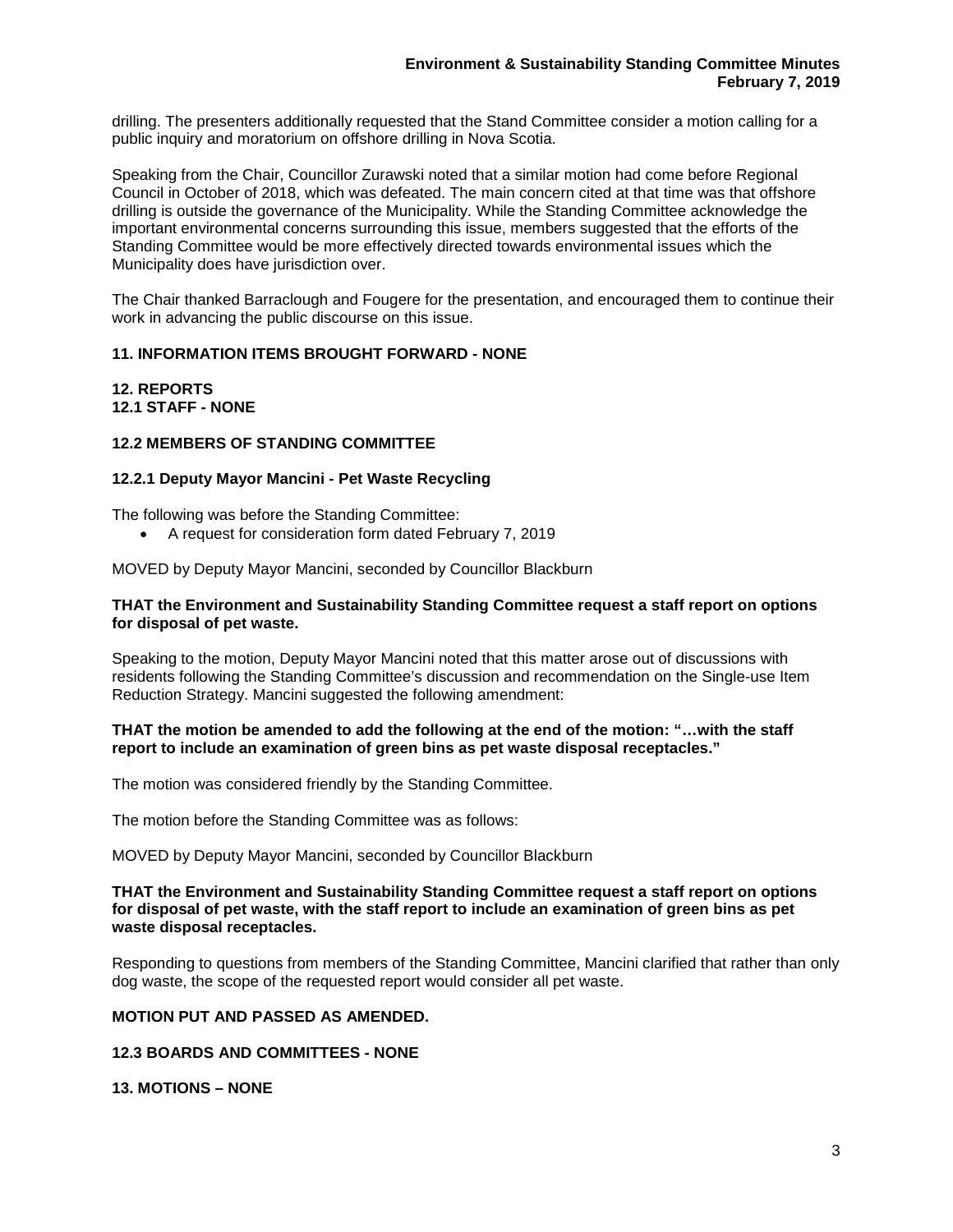## **14. IN CAMERA (IN PRIVATE) - NONE**

*The Standing Committee may rise and go into a private In Camera session, in accordance with Section 19 of the Halifax Regional Municipality Charter, for the purpose of dealing with the following:*

The Standing Committee moved In Camera (In Private) at 1:54 p.m.

#### **14.1 Personnel Matter – Regional Watersheds Advisory Board Nominations**

*A matter pertaining to an identifiable person or individual*

The following item was dealt with by the Standing Committee In Camera (In Private), and the following was ratified in public session:

MOVED by Councillor Cleary, seconded by Councillor Blackburn

**THAT the Environment and Sustainability Standing Committee recommend that Regional Council:**

- **1. Appoint three (3) water related professionals for a term to November 30, 2020, in accordance with the direction provided during the February 7, 2019 In Camera (In Private) meeting of the Environment and Sustainability Standing Committee;**
- **2. Appoint one (1) representative from an environmental NGO or recreational organization for a term to November 30, 2020, in accordance with the direction provided during the February 7, 2019 In Camera (In Private) meeting of the Environment and Sustainability Standing Committee;**
- **3. Direct that the names of the successful appointees be released to the public following ratification and notification of the applicants; and**
- **4. Direct that the private and confidential staff report dated January 29, 2019 not be released to the public.**

#### **MOTION PUT AND PASSED.**

#### **15. ADDED ITEMS - NONE**

#### **16. NOTICES OF MOTION - NONE**

#### **17. PUBLIC PARTICIPATION**

The Chair invited members of the public wishing to address the Environment and Sustainability Standing Committee to come forward.

**Jeremy Bernardin**, Electric Vehicle Association of Atlantic Canada, spoke to the Standing Committee about the need for the Municipality to take a leadership role in facilitating the growth of Electric Vehicle ("EV") infrastructure and usage in the region. They noted that EVs will play an increasing role in addressing emission reduction targets in the coming years. They requested that the Standing Committee keep this in mind in the future when matters relating to EVs come forward.

The Chair called three (3) times for any further members of the public wishing to address the Standing Committee. There being none, Public Participation was closed.

#### **18. DATE OF NEXT MEETING – March 7, 2019**

#### **19. ADJOURNMENT**

The meeting was adjourned at 2:05 p.m.